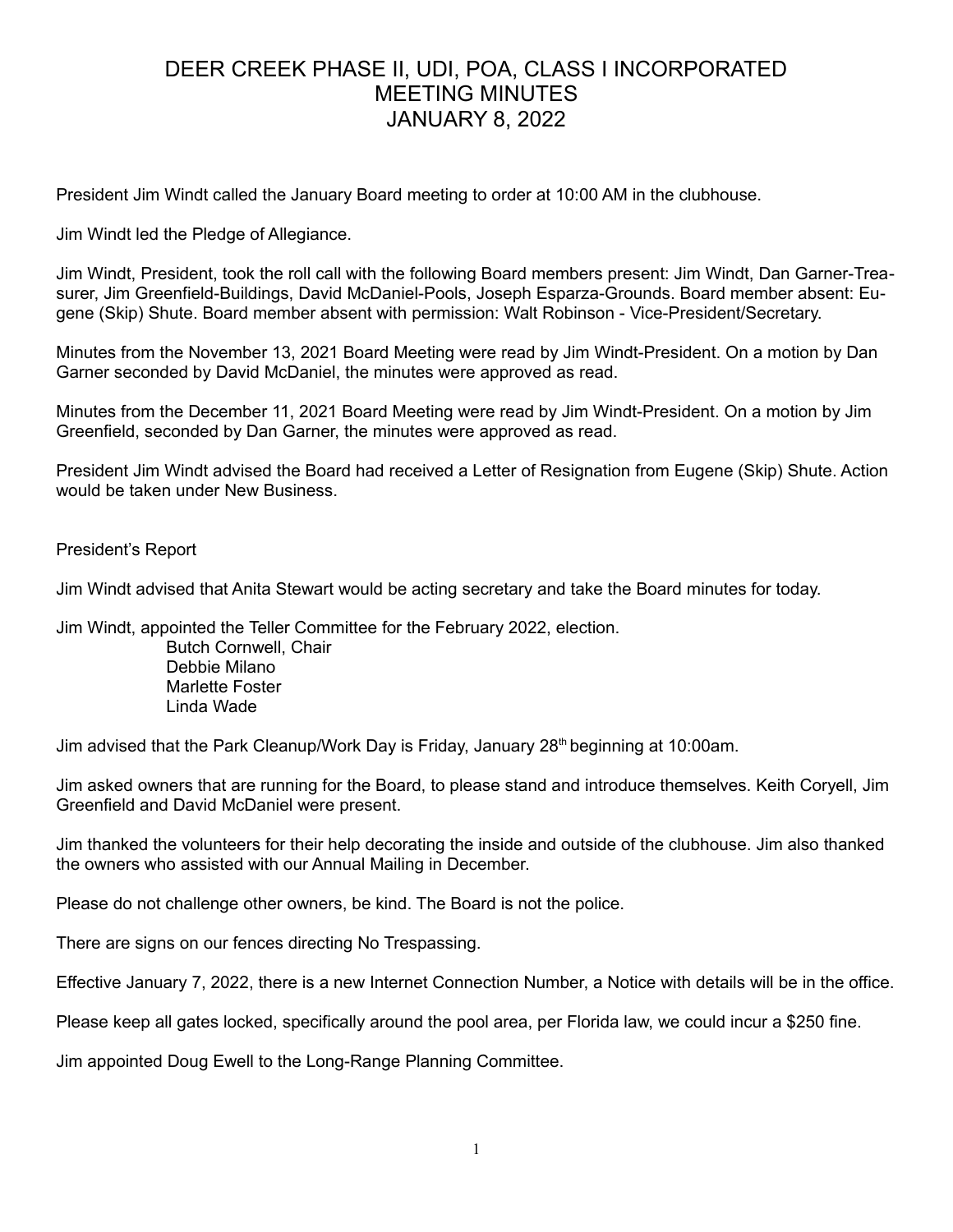## Treasurer's Report

Dan Garner, Treasurer, reported the amounts in our financial accounts. The financial report is available in the office. Jim Greenfield made a motion, seconded by Joe Esparza to approve the Treasurer's Report. Motion passed unanimously.

### Deeds Report

Dan Garner presented the Deeds Report. There are 249 Active Deeds, 0 Deeds in Collection, and 63 Deeds in the office for sale.

Vice-President's Report

None.

Grounds Report

Joseph Esparza advised he is investigating repaving and sealing the roads in the Park, which would be done in sections. Also under consideration is replacing the rubber speed bump at the top of the hill and adding one additional speed bump.

He advised work would begin soon to replace the retaining wall behind the pool. A dumpster will be placed on site #183, it is to be used for construction debris only.

Buildings Report

Jim Greenfield advised the clubhouse hot water heater has been repaired. The clubhouse air-conditioning unit has been repaired. Buildings are in good condition and a review of the park models will be done soon.

#### Pool Report

David McDaniel advised that the pool was in good condition. Call the Office is something is wrong and needs attention.

Only authorized staff can adjust the pool temperature, Owners Please Do Not Change the Pool Temperature. Office staff will cover/uncover the pool.

David is investigating the cost to repair the shuffleboard court.

Unfinished Business

None.